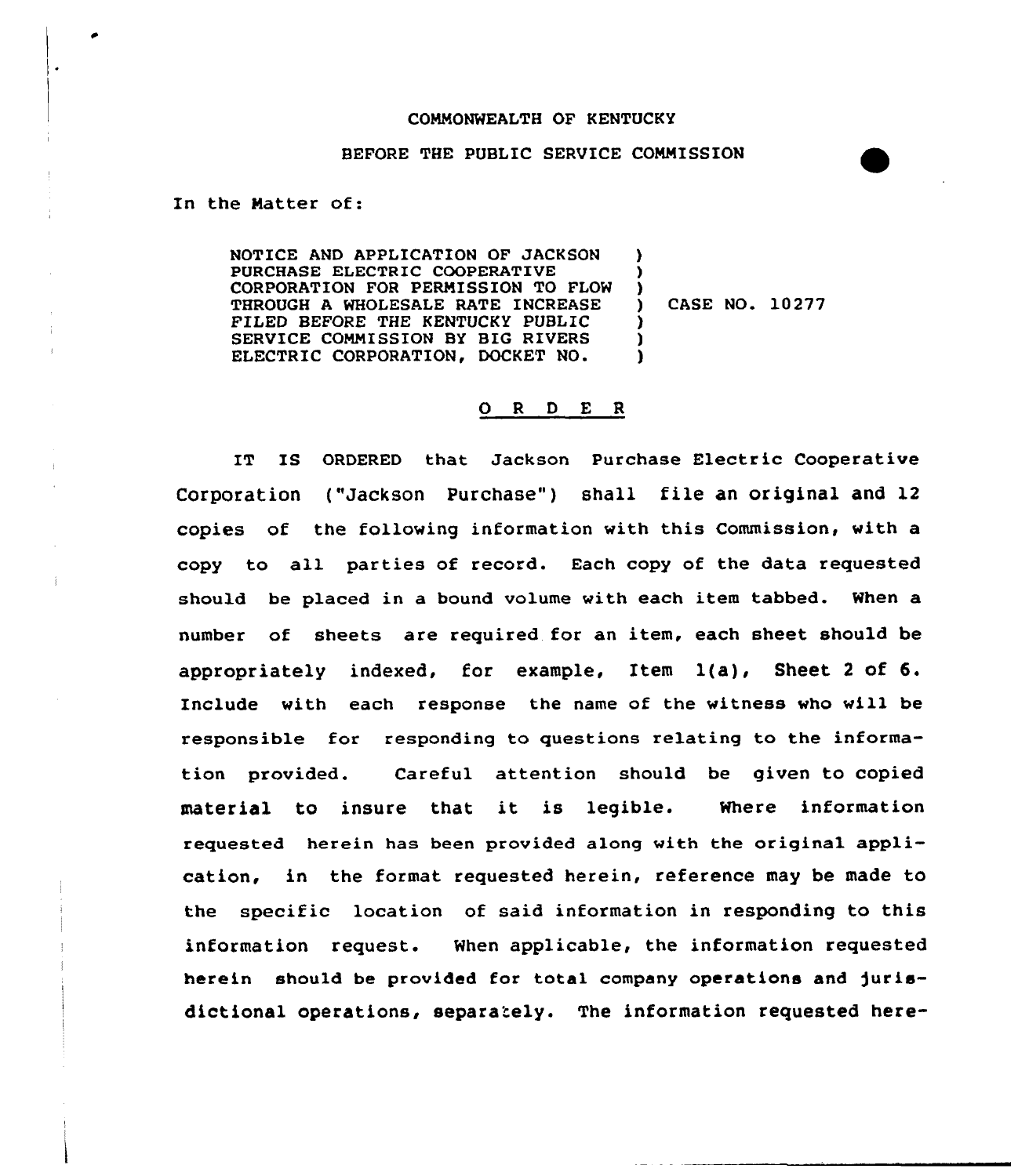in is due no later than July 25, 1988. If the information cannot be provided by this date, you should submit a motion for an extension of time stating the reason a delay is necessary and include a date by which it vill be furnished. Such motion will be considered by the Commission.

## Information Request No. 1

l. Provide the detailed workpapers, showing calculations supporting all accounting, pro forma, end-of-period, and proposed rate adjustments, in the rate application to revenue, expense, investment, and reserve accounts for the test year, and a complete detailed narrative explanation of each adjustment including the reason why each adjustment is reguired. Explain in detail all components used in each calculation including the methodology employed and all assumptions applied in the derivation of each adjustment. Index each calculation to the accounting, pro forma, end-of-period, and proposed rate adjustment which it supports.

2. Provide an analysis of Account 930, Miscellaneous General Expenses, for the test period. This should include a complete breakdown of this account as shown in attached Format 1, and also provide all detailed workpapers supporting this analysis. At . minimum, the workpapers should show the date, vendor, reference (i.e., voucher no., etc.), dollar amount, and <sup>a</sup> brief description of each expenditure. Detailed analysis is not required for amounts of less than \$100 provided the items are grouped by classes as shown in Format 1 attached.

3. Provide a detailed analysis of contributions for charitable and political purposes (in cash or services). This analysis

 $-2-$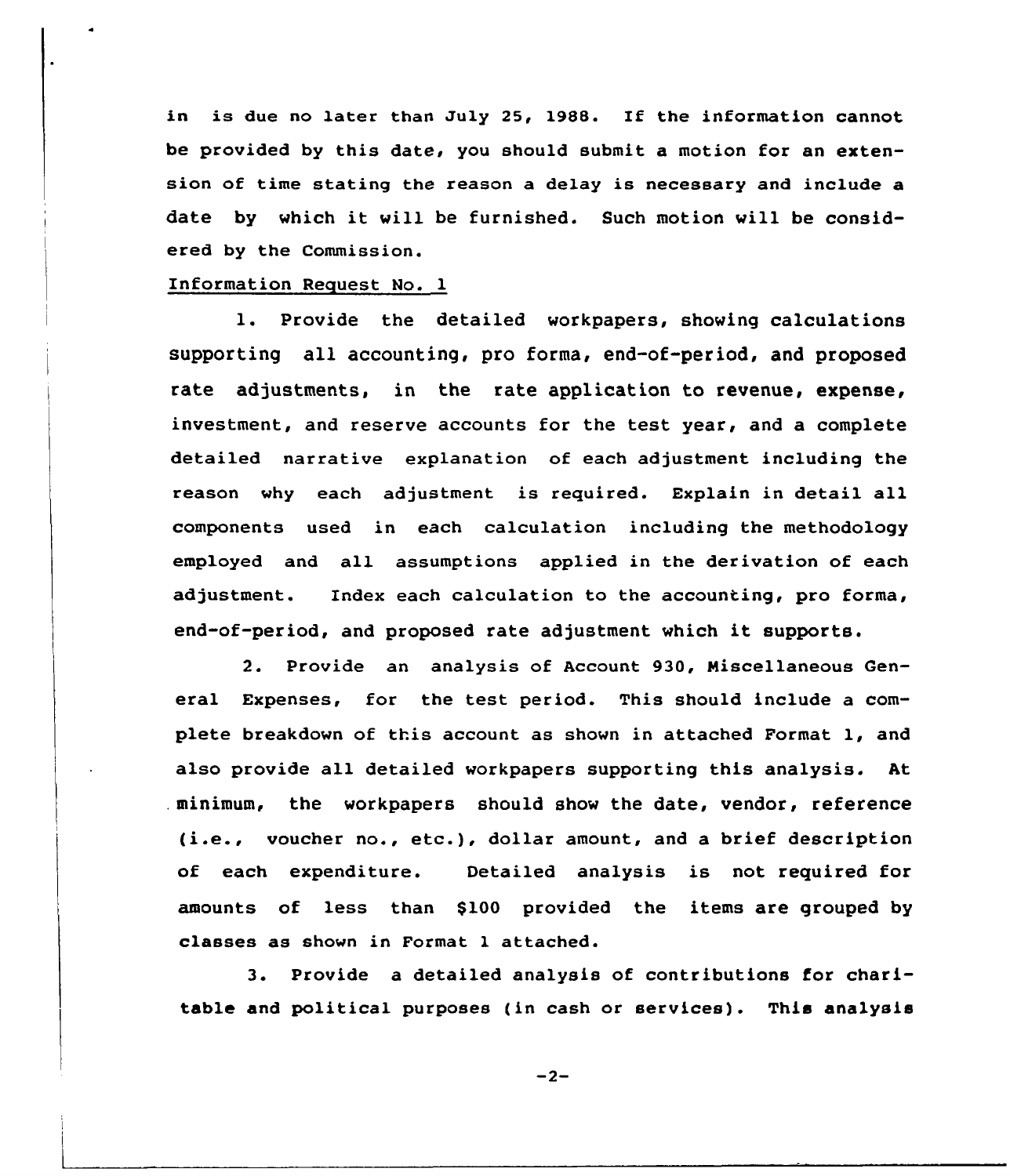should indicate the amount of the expenditure, the recipient of the contribution, and the specific account charged.

4. Provide a copy of .the auditor's report from your most recent audit.

5. Provide a detailed analysis of advertising expenditures during the test period. This analysis should include a breakdown of Account No. 913, Advertising Expenses, as shown in Format <sup>2</sup> attached, and should also show any advertising expenditures included in other expense accounts. This analysis should be specific as to the purpose and expected benefit of each expenditure.

6. Provide a copy of the most recent publication of the Borrower Statistical Profile for the utility published by the Rural Electrification Administration ("REA"). Include a detailed narrative explanation of any action taken by the utility's management, its Board of Directors or REA, based on the results of this data.

7. Provide <sup>a</sup> schedule of salaries and wages for the test year and each of the <sup>5</sup> calendar years preceding the test year as shown in Format 3, attached. For each time period, provide the amount of overtime pay.

8. Provide <sup>a</sup> copy of the current by-laws.

9. Provide the utility's rate of return on net investment rate base for the test year and <sup>5</sup> preceding calendar years. Include data used to calculate each return.

10. Provide in comparative form, an income statement, a statement of changes in financial position, and a balance sheet

 $-3-$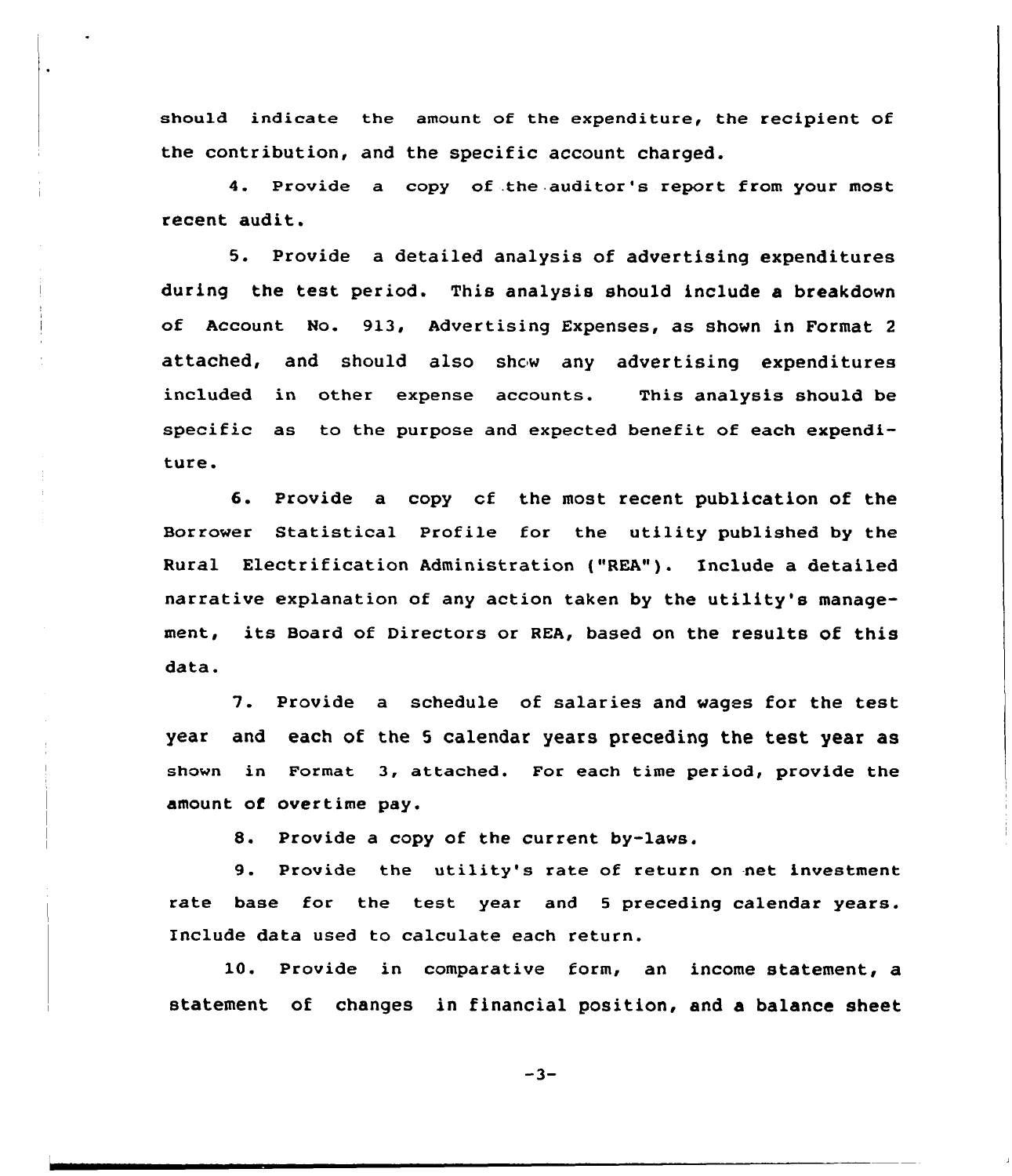for the test year and the 12-month period immediately preceding the test year.

11. Provide a detailed analysis of expenses incurred during the test year for professional services, as shown in attached Format 4, and all detailed workpapers supporting the analysis. At minimum, the workpapers should show the payee, dollar amount, reference (i.e., vaucher no., etc.) account charged, hourly rates and time charged to the utility according to each invoice, and a brief description af the service provided. Identify all rate case work by case number.

12. Provide the utility's times interest earned ratio and debt service coverage ratio, as calculated by the REA, for the test year and the <sup>5</sup> preceding calendar years. Include the data used to calculate each ratio.

13. Provide schedules, in comparative form, showing for the test year and the year preceding the test year, the ending balance in each electric plant and reserve account or subaccount included in the utility's chart of accounts.

14. Provide a copy of Kentucky's Electric Cooperatives Operating Expense and Statistical Comparisons for the most recent <sup>2</sup> years available.

15. Provide the date and time of the most recent annual members' meeting. Provide the number of members in attendance, the number of members voting for new board members, the number of new board members elected, and general description of the meeting's activities.

 $-4-$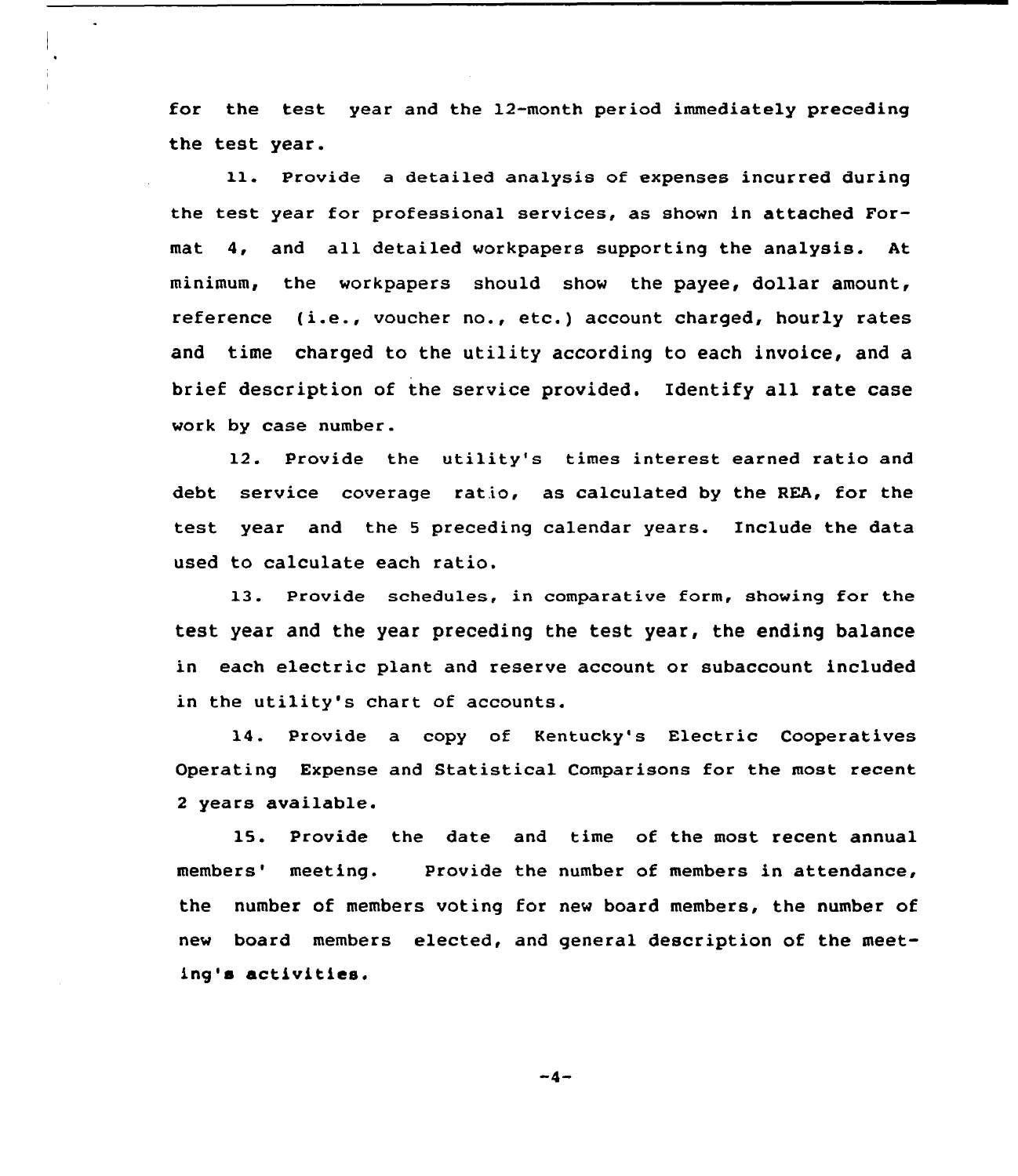16. Provide a schedule, showing a comparison of balances in each operating expense account, for each month of the test year to the same month . of the preceding year for each account or subaccount included in the utility's chart of accounts. See Format  $5.$ 

17. Provide the estimated dates for draw downs of unadvanced loan funds at test-year-end and the proposed uses of these funds.

 $\frac{1}{2}$ 

18. Provide the following where not previously included in the record.

a. <sup>A</sup> schedule of the present and proposed rates, charges, terms and conditions, and service rates and regulations which the utility seeks to change, shown in comparative form.

b. A detailed analysis of customers' bills, adjusted to actual usage and in such detail that the revenues from the present and proposed rates can be readily determined.

c. <sup>A</sup> schedule of test year revenues for each rate schedule per book rates, present rates annualized, and proposed rates annualized.

d. A schedule setting forth the effect upon average consumer bills.

e. <sup>A</sup> statement setting forth estimates of the effect that the new rate or rates will have upon the revenues of the utility, the total amount of money resulting from the increase or decrease, and the percentage increase or decrease.

f. <sup>A</sup> schedule showing by customer class (i.e., residential, commercial, industrial, etc.) the amount and percent of any proposed increase or decrease in revenue distributed to each

 $-5-$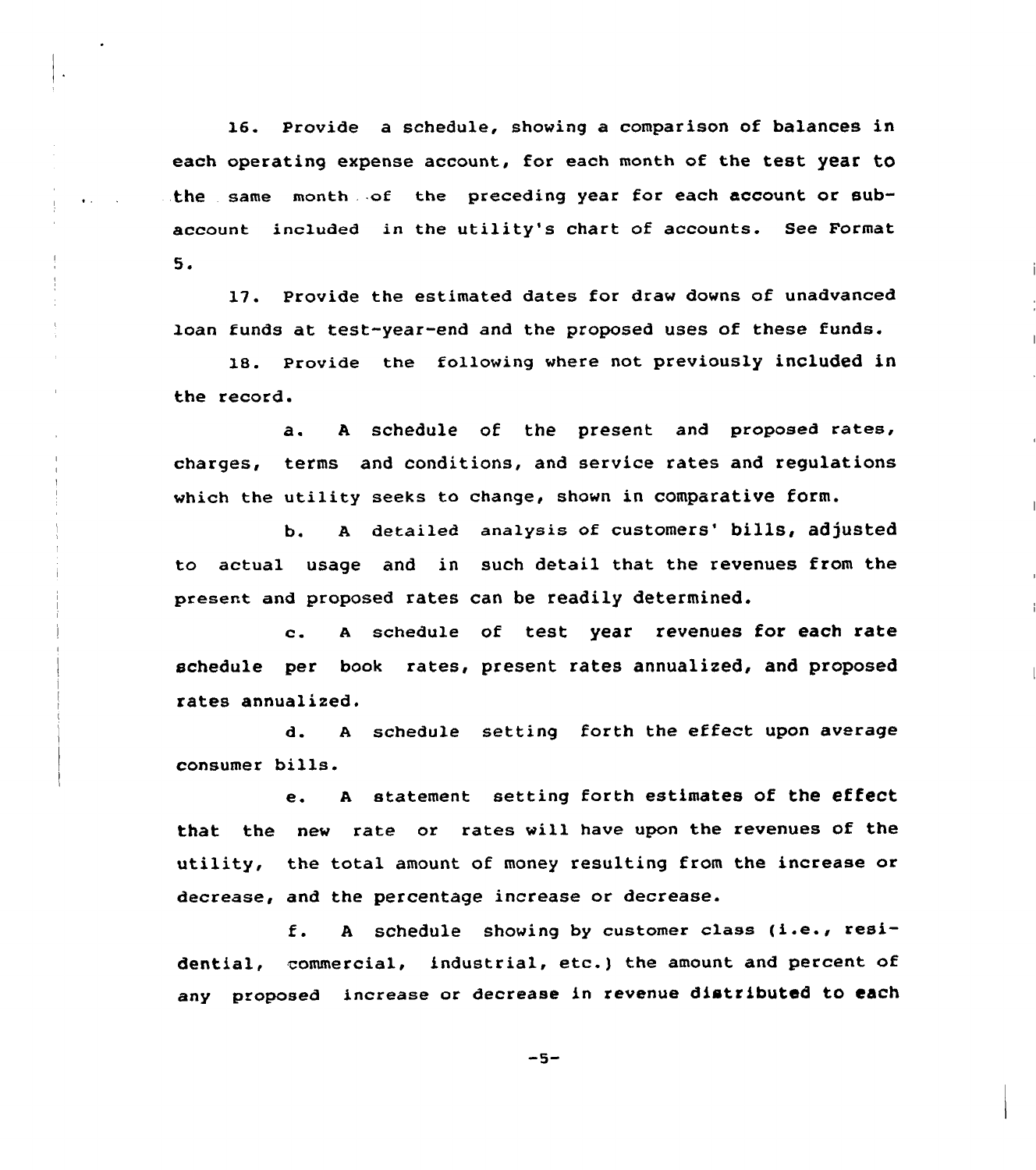class. This schedule is to be accompanied by a statement which explains, in detail, the methodology or basis used to allocate the requested increase or decrease in revenue to each of the respective customer classes.

g. <sup>A</sup> schedule showing how the increase or decrease in (f) above was further distributed to each rate charge (i.e., customer or facility charge, KMH charge, etc.). This schedule is to be accompanied by a statement which explains, in detail, the methodology or basis used to allocate the increase or decrease.

h. <sup>A</sup> statement showing, by cross-outs and italicized inserts, all proposed changes in rates, charges, terms and conditions, and service rules and regulations for each rate or charge. <sup>A</sup> copy of current tariff may be used.

19. Provide the name and address of each member of the utility's Board of Directors, along with his or her personal mailing address. If, during the course of these proceedings, any changes occur in board membership, provide an update to this request.

20. Provide a detailed analysis of the total compensation paid to each member of the board of directors during the test period including all fees, fringe benefits, and expenses, with a description of the type of meetings, seminars, etc., attended by each member.

21. Provide a detailed analysis of all benefits provided to the utility's employees, including the itemized cost of each benefit and the average annual cost of benefits per employee. If

 $-6-$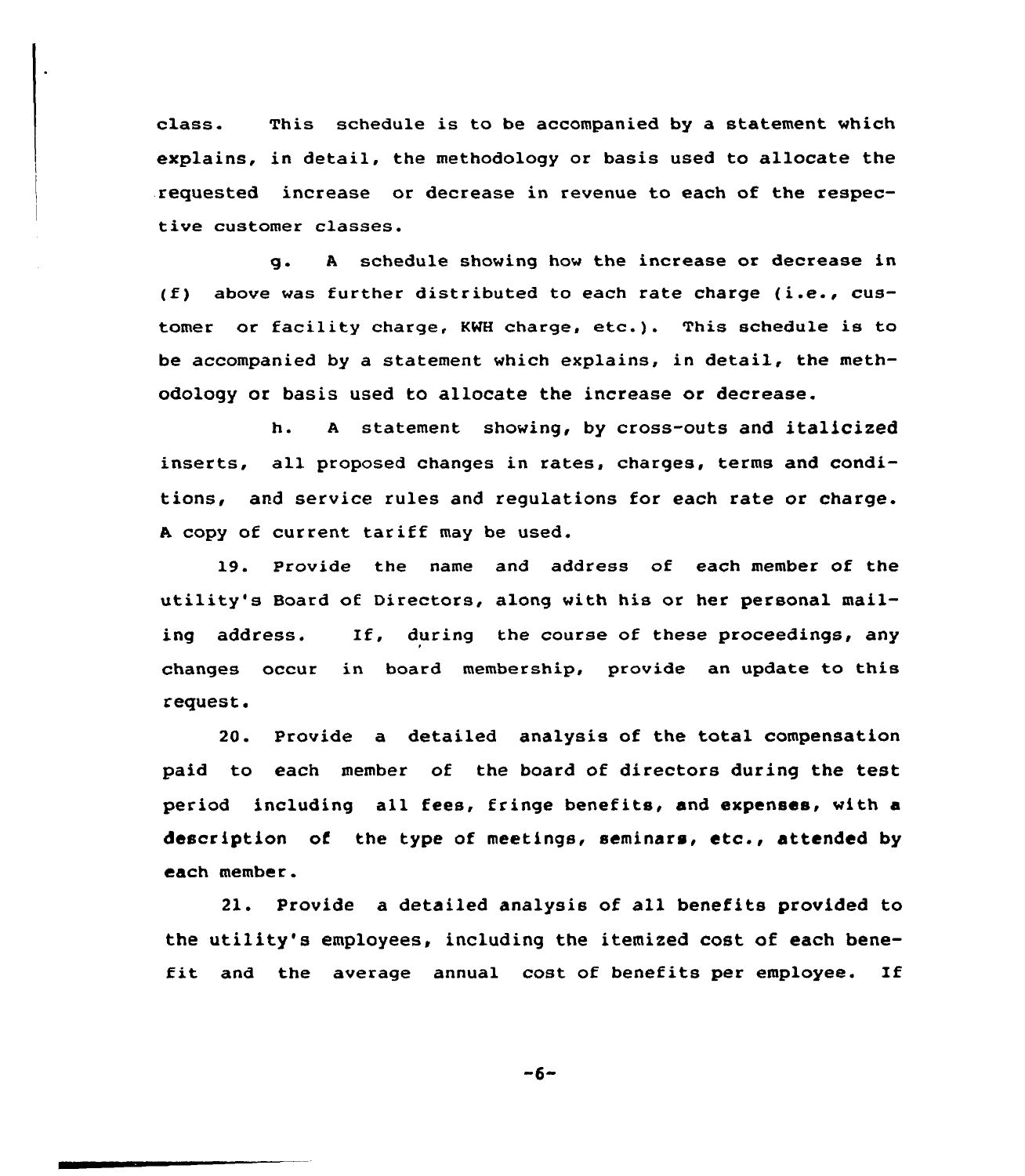readily available, provide this data by employee classification as shown in Format 3.

22. Provide an itemized listing of the costs incurred to date for the preparation of this case, and an itemized estimate of the total cost to be incurred for this case. Indicate any costs incurred for this case that occurred during the test year.

23. Does Jackson Purchase follow the depreciation rates and procedures as described in REA Bulletin 183-1?

24. Provide information for plotting the depreciation guideline curves in accordance with REA Bulletin 183-1. Furnish the data in the format shown on the attached data sheet No. l.

25. Does Jackson Purchase propose any changes in depreciation rates?

26. Furnish a list of depreciation expenses in the format shown on the attached data sheet No. 2.

Done at Frankfort, Kentucky, this 13th day of July, 1988.

PUBLIC SERVICE COMMISSION

Cachiel D. Hennes<br>For the Commission

ATTEST:

Executive Director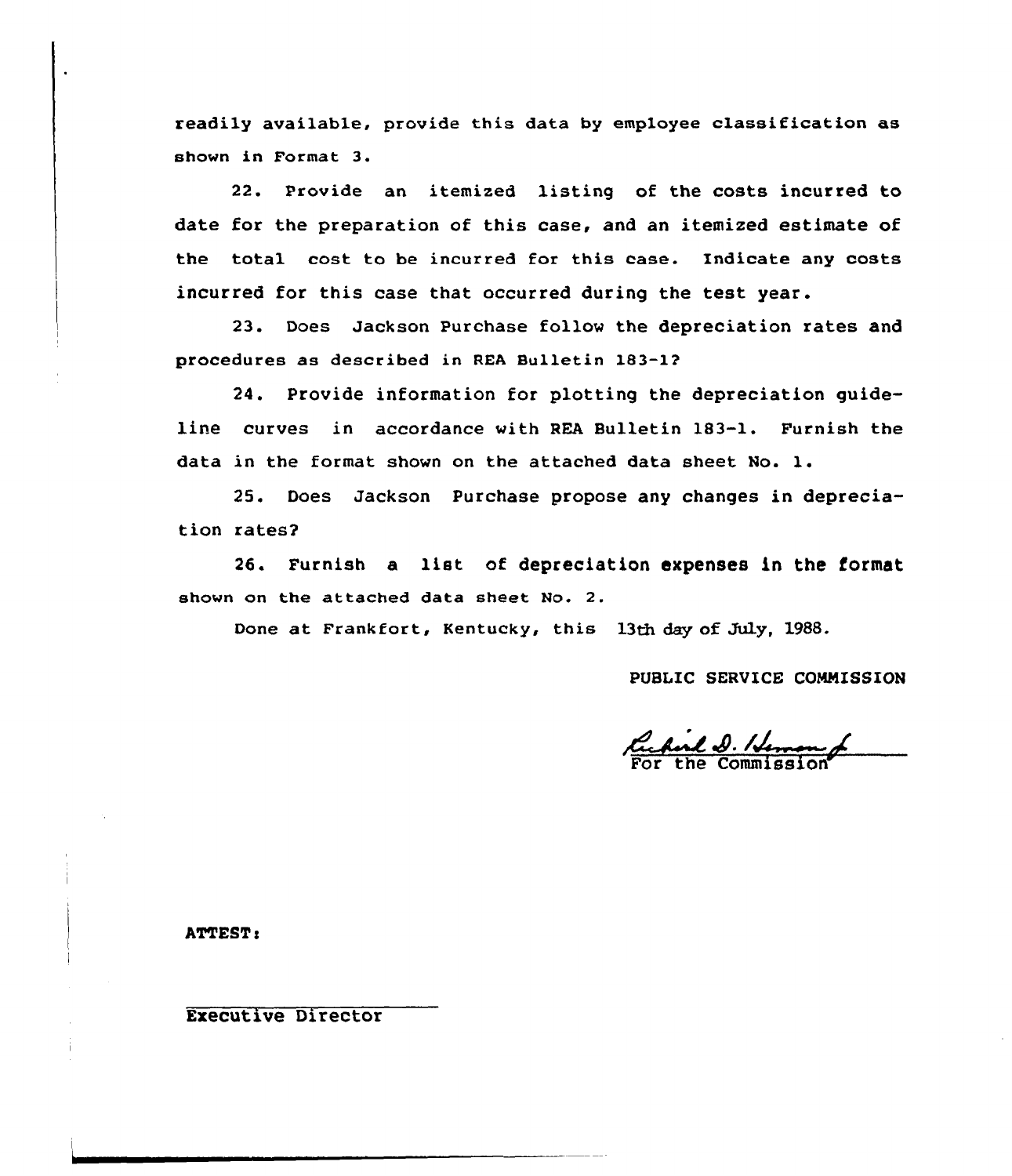## JACKSON PURCHASE ELECTRIC COOPERATIVE CORPORATION

## Case No. 10277

## ACCOUNT 930 - MISCELLANEOUS EXPENSES

For the 12 Months Ended December 31, 1987

| Line | Item |
|------|------|
| No.  | (a)  |

Amount (b)

- l. Industry Association Dues
- 2. Institutional Advertising
- 3. Conservation Advertising
- 4. Rate Department Load Studies
- 5. Water, and Other Testing and Research
- 6. Directors' Fees and Expenses
- 7. Dues and Subscriptions
- 8. Miscellaneous
- 9. Total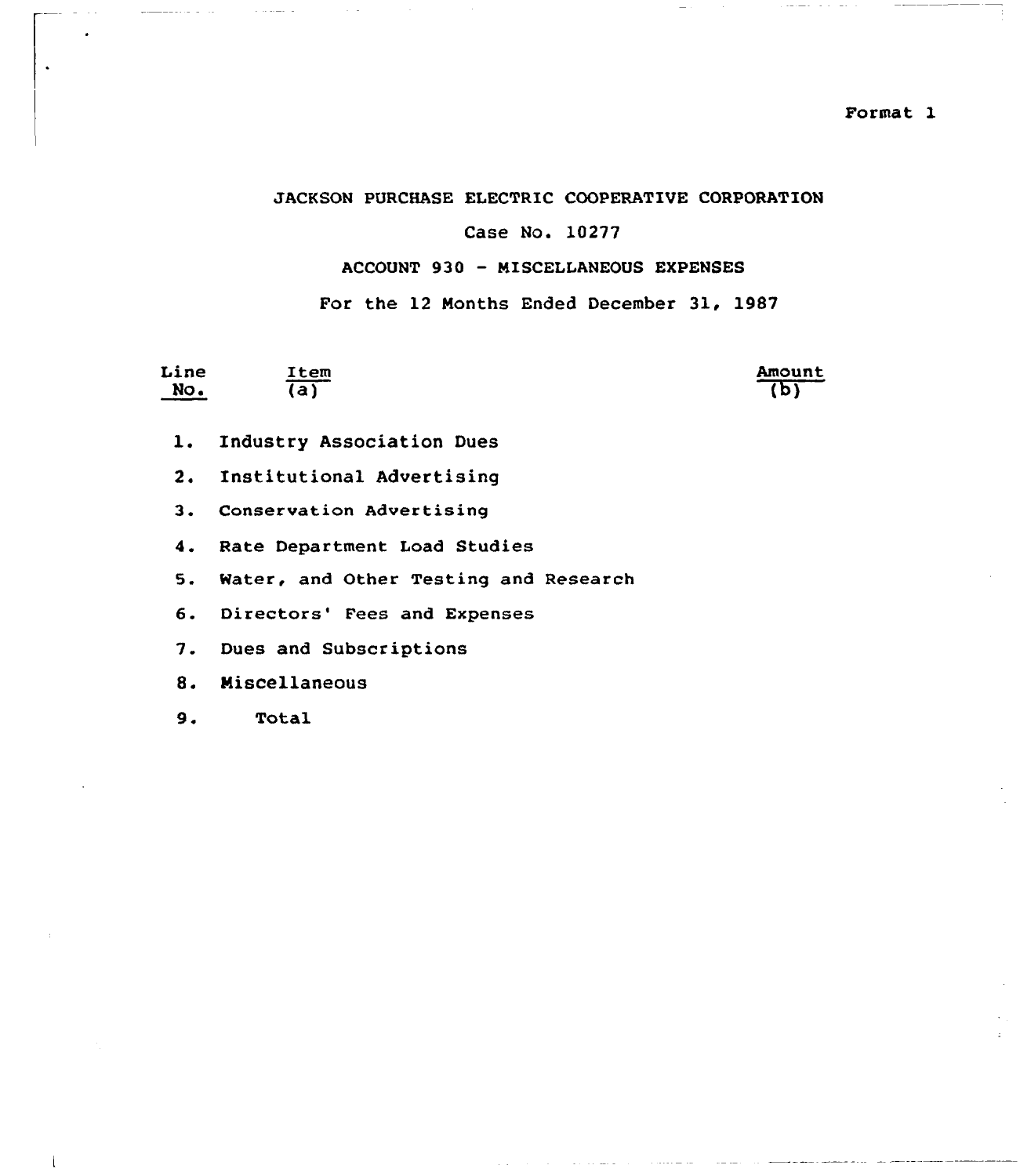## JACKSON PURCHASE ELECTRIC COOPERATIVE CORPORATION

## Case No. 10277

## ACCOUNT 913 —ADVERTISINQ EXPENSE

For the 12 Months Ended December 31, 1987

(Total Company)

| Line | No. Item | Sales or<br>Advertising | Promotional Institutional Conservation Rate<br>Advertising | Advertising Case Other Total |            |                |     |
|------|----------|-------------------------|------------------------------------------------------------|------------------------------|------------|----------------|-----|
|      | (a)      |                         |                                                            |                              | $\sqrt{e}$ | $\overline{1}$ | (a) |

المتحدث والمتحدث المستشفر والمتار

- $\mathbf{1}$ . Newspaper
- $2.$ Magazines and Other
- 3. Television
- 4. Radio
- $5.$ Direct Mail
- 6. Sales Aids
- $7.$ Total
- 8. Amount Assigned to Ky. Retail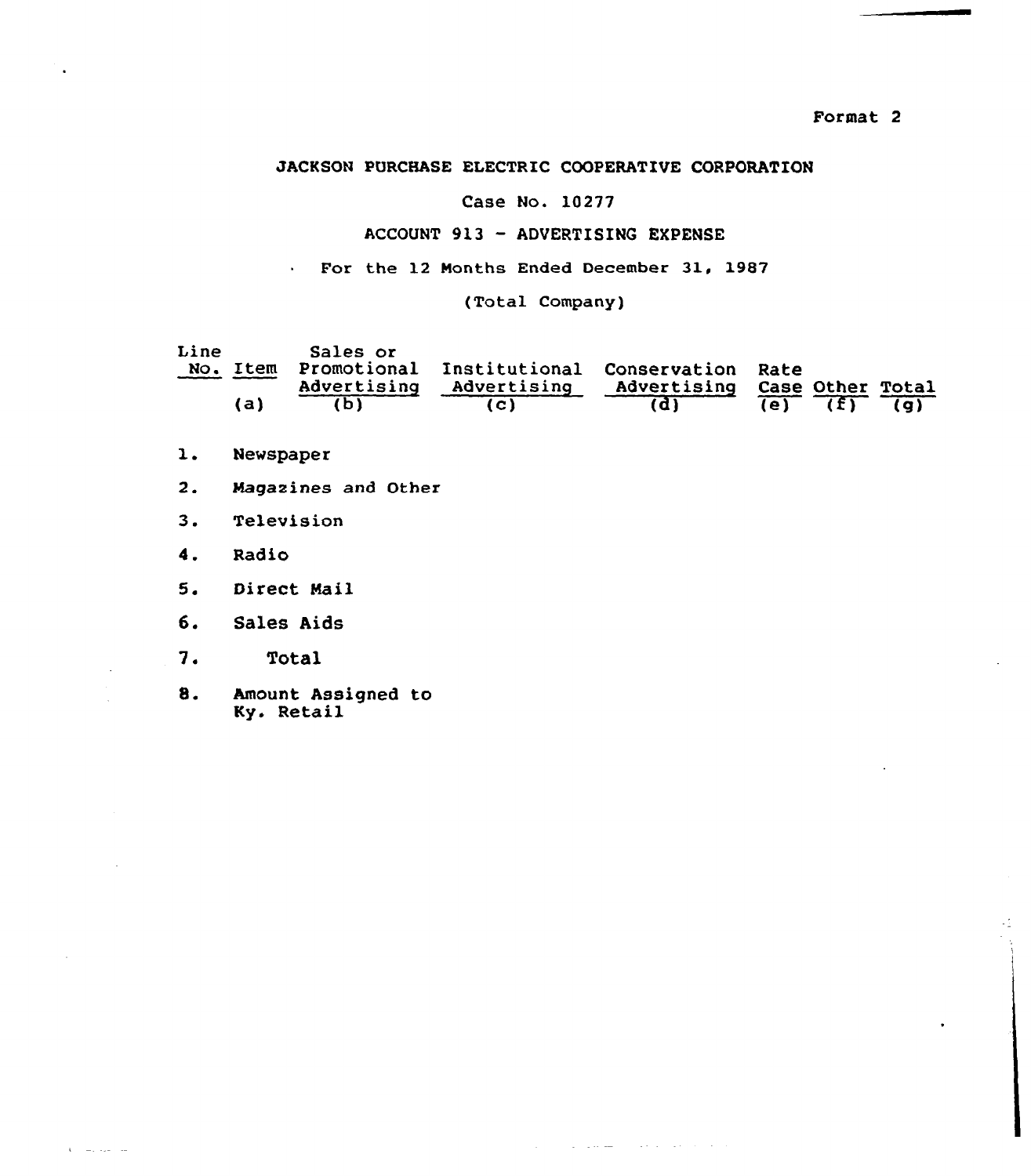| శ్ల | õ<br>CRS |
|-----|----------|
| ዪ   |          |
|     |          |

.

# JACKSON PURCHASE ELECTRIC COOPERATIVE CORPORATION

Case No. 10277

# **WALKSIS OF SILIPIDES AND REGISS**

For the Calendar Years 1982 Through 1986<br>And the 12-Month Period Ending December 31, 1987

 $(S_0, 000)$ 

| <u>ela</u>                                                  |  |
|-------------------------------------------------------------|--|
|                                                             |  |
| $\frac{1}{\sqrt{2}}$                                        |  |
|                                                             |  |
| unoun                                                       |  |
| $\widehat{\mathbin{\text{\rm e}}}$                          |  |
| $\frac{1}{2}$                                               |  |
|                                                             |  |
| urour                                                       |  |
| $\frac{1.85}{\sqrt{31}}$ $\frac{8}{\sqrt{31}}$              |  |
| $\frac{\frac{1}{\text{R point}}}{\frac{1}{\text{R point}}}$ |  |

 $\mathbf{r}$ Wages charged to expense:

purq

 $|\tilde{\mathbf{e}}|$ 

- $\ddot{\cdot}$ Power production expense
- $\cdot^{\omega}$ Transmission expenses
- $\ddot{\bullet}$ Distribution expenses
- ပ္ပ **Custaner** accounts expense
- $\cdot$ Sales expenses
- $\mathbf{I}$ expenses: Administrative and general
- $\mathbf{e}$ **Administrative and<br>General salaries<br>Office supplies and**
- $\widehat{\sigma}$ expense
- $\widehat{c}$ Administrative expense
- $\widehat{e}$ transferred-cr.<br>Outside services employed
- $\widehat{e}$ Property insurance
- $\overline{E}$ Injuries and damages

 $\overline{1}$ 

 $\bar{1}$ 

 $\overline{1}$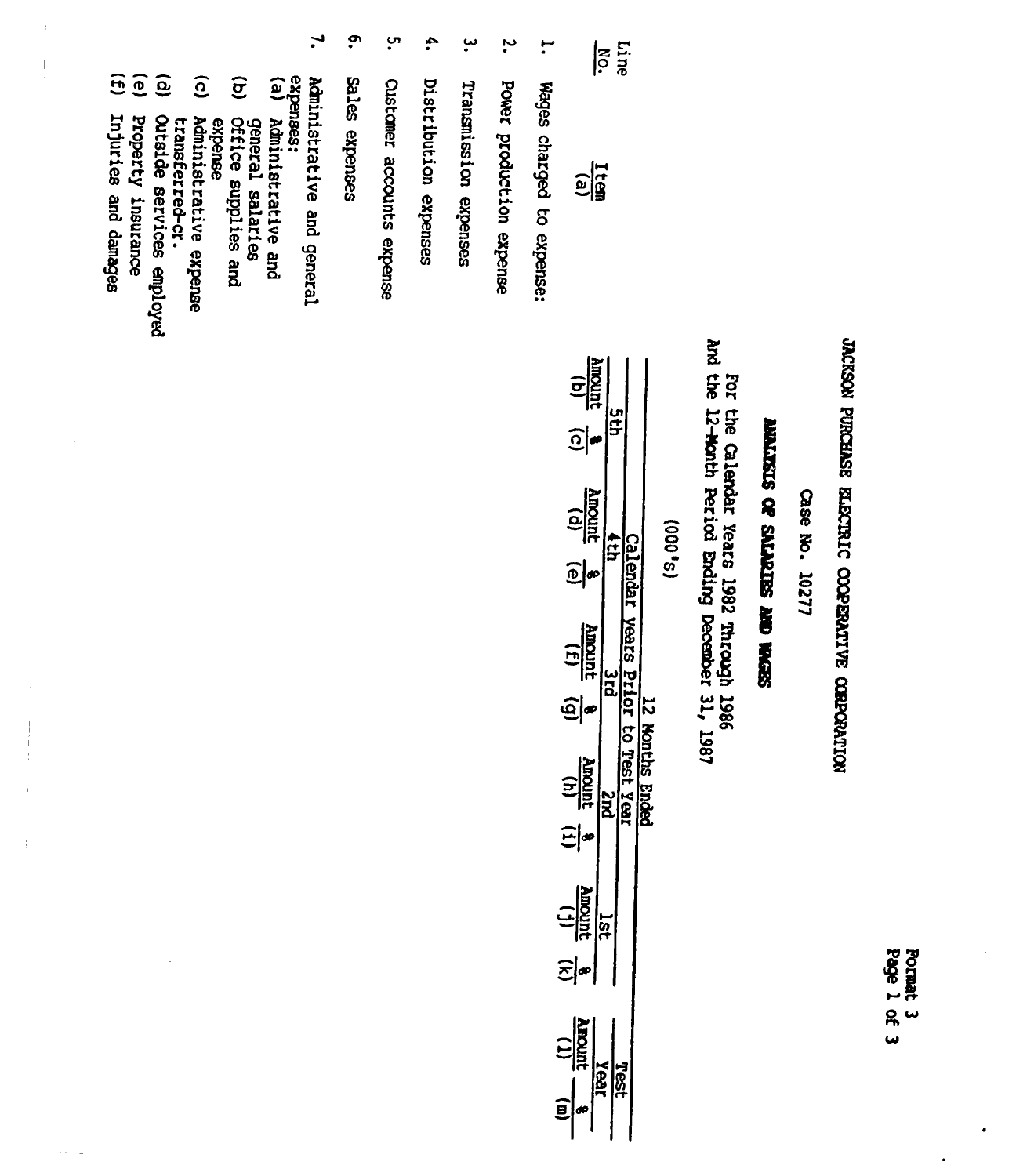|                          | နှ                | ۹.                                                               | စှ                                                               | ب.                                                                                                                                                                                                                                                                                          | Line<br>NO.                                                                  |                                   |
|--------------------------|-------------------|------------------------------------------------------------------|------------------------------------------------------------------|---------------------------------------------------------------------------------------------------------------------------------------------------------------------------------------------------------------------------------------------------------------------------------------------|------------------------------------------------------------------------------|-----------------------------------|
| potal Salaries and Wages | Rages capitalized | Total salaries and wages charged<br>expense (L2 through L6 + L8) | Total administrative and general<br>expenses L7(a) through L7(1) | expenses (continued):<br>expenses (continued):<br>(g) Emplower-<br>$\Xi$<br>ΞΞ<br>Ξĝ<br>Maintenance of general<br>Duplicate charges-cr.<br>Bnployees pensions and<br>plant<br>Miscellaneous general<br>Regulatory comission<br>Franchise<br>benefits<br>expense<br>expenses<br>requirements | <b>Fig</b><br>$\frac{(q)}{10000q}$<br>ğ<br>$\widehat{\Omega} _{\infty}$<br>旨 | And the 12-1<br>And the 12-1<br>š |

 $\begin{array}{c} 1 \\ 1 \\ 2 \\ 3 \end{array}$ 

 $\begin{array}{c} 1 \\ 1 \\ 1 \\ 1 \end{array}$ 

 $\frac{1}{3}$ 

 $\begin{array}{ccccc} & \bullet & \bullet & \bullet & \bullet & \bullet \\ & \bullet & \bullet & \bullet & \bullet & \bullet \\ & \bullet & \bullet & \bullet & \bullet & \bullet \end{array}$ 

÷,

 $\overline{\phantom{a}}$ 

JACKSON PURCHASE ELECTRIC COOPERATIVE CORPORATION

Format 3<br>Page 2 of 3

Case No. 10277

## SEPON ONY SEINFIES JO SISZIN

Calendar Years 1982 Through 1986<br>Month Period Ending December 31, 1987

| ~  |  |
|----|--|
| c  |  |
| ៜ  |  |
|    |  |
| 48 |  |
| U) |  |

| $\frac{1}{\sqrt{2}}$<br>$\widehat{\Omega} $ a |                              |                     |
|-----------------------------------------------|------------------------------|---------------------|
| <b>Rinomi</b><br>$\widehat{\mathbf{e}}$       |                              |                     |
| $\frac{(1)}{\text{number}}$                   | <b>Raks</b><br>$\frac{1}{2}$ |                     |
| <u>ତ୍ର</u><br>$\frac{1}{\sqrt{2}}$            | - to Test                    | <b>Honths Ender</b> |
| 타<br>$\frac{1}{\frac{1}{\log n}}$             |                              |                     |
| $\widehat{z} $ *                              |                              |                     |
|                                               |                              |                     |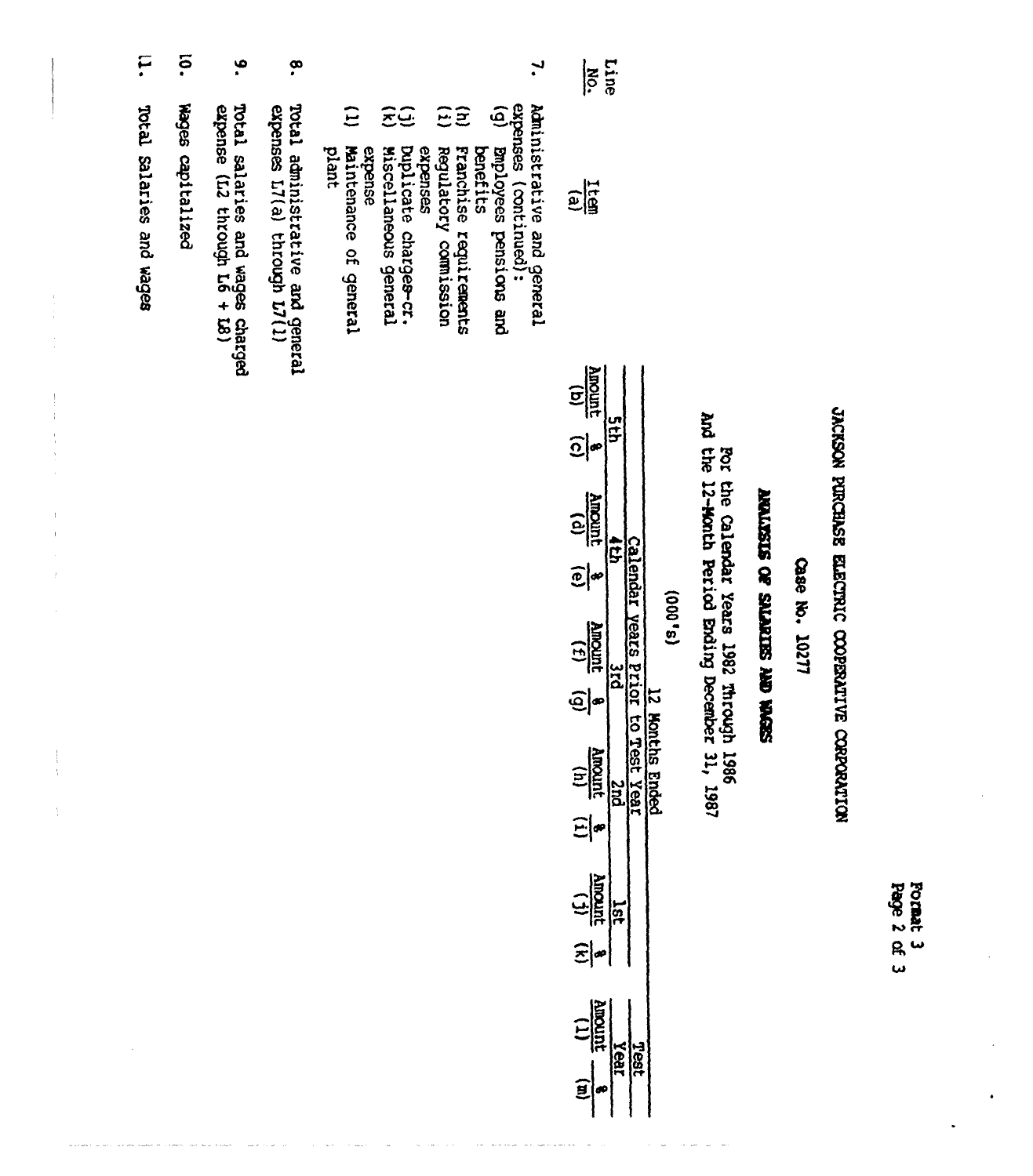Pormat 3<br>Page 3 of 3

 $\overline{\phantom{a}}$ 

JACKSON PURCHASE ELECTRIC COOPENATIVE CORPORATION

Case No. 10277

# SEPON ON SEINFIES & SISATURE

For the Calendar Years 1982 Through 1986<br>And the 12-Nonth Period Ending December 31, 1987

| $\frac{1}{2}$                                                                                                                                                                                                                                                                                                                                                  | Line<br>No. |
|----------------------------------------------------------------------------------------------------------------------------------------------------------------------------------------------------------------------------------------------------------------------------------------------------------------------------------------------------------------|-------------|
|                                                                                                                                                                                                                                                                                                                                                                |             |
| $\frac{100 \text{ m/s}}{100 \text{ m/s}}$<br>$\frac{A}{\log}\frac{d}{\log}\frac{1}{\log}$<br>916<br>O<br>ព្<br><b>Juromk</b><br>$\begin{array}{c} \boxed{1} \\ \boxed{1} \end{array}$<br>ă<br>.<br> a∘<br>$\widehat{\mathbf{e}}$<br>hs Ende<br>ጅ<br>.<br>$\frac{(11)}{(11)}$<br>.<br>Regi<br>의<br>$\frac{1}{\sin\theta}$<br>海河<br>Year<br>Tasi<br>$\mathbf{r}$ |             |

- **72.** Ratio of salaries and wages charged<br>expense to total wages (L9 + L11)
- ب<br>نبا Ratio of salaries and wages<br>capitalized to total wages (L10  $\div$  L11)

**NOTE:** Show percent increase of each year over the prior year in Colums (c), (e), (g), (i), (k), and (m).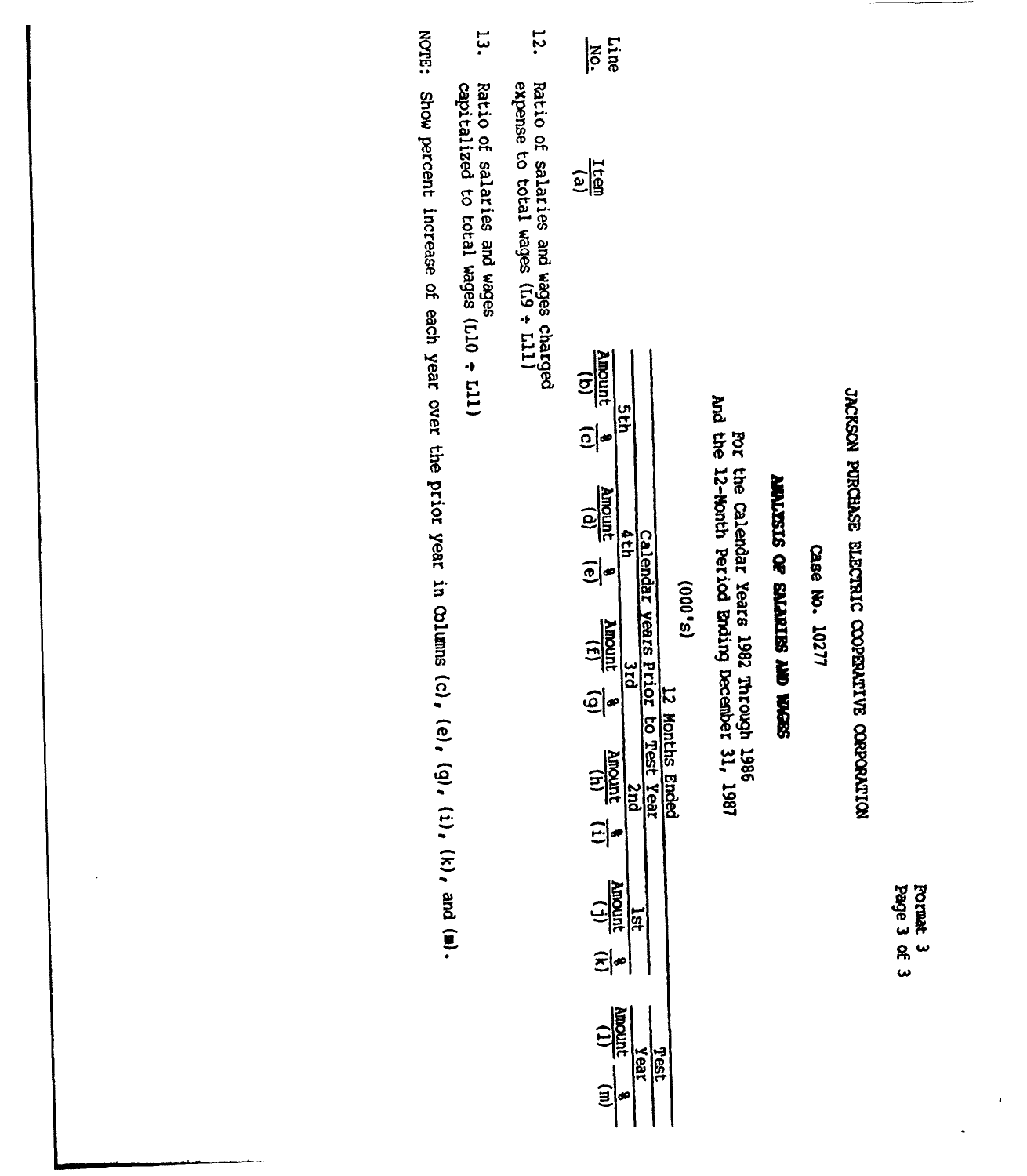## Format 4

## JACKSON PURCHASE ELECTRIC COOPERATIVE CORPORATION

## Case No. l0277

## Professional Service Expenses

## For the 12 Nonths Ended December 31, 1987

| Line<br>No.    | Item        | Rate Case | Annual Audit | Other | Total |
|----------------|-------------|-----------|--------------|-------|-------|
| $\mathbf{1}$ . | Legal       |           |              |       |       |
| 2.             | Engineering |           |              |       |       |
| 3.             | Accounting  |           |              |       |       |
| 4.             | Other       |           |              |       |       |
| 5.             | Total       |           |              |       |       |

 $\alpha$  and  $\alpha$  is a sequence of  $\alpha$ 

 $\Delta\phi = 1.7$   $\mu$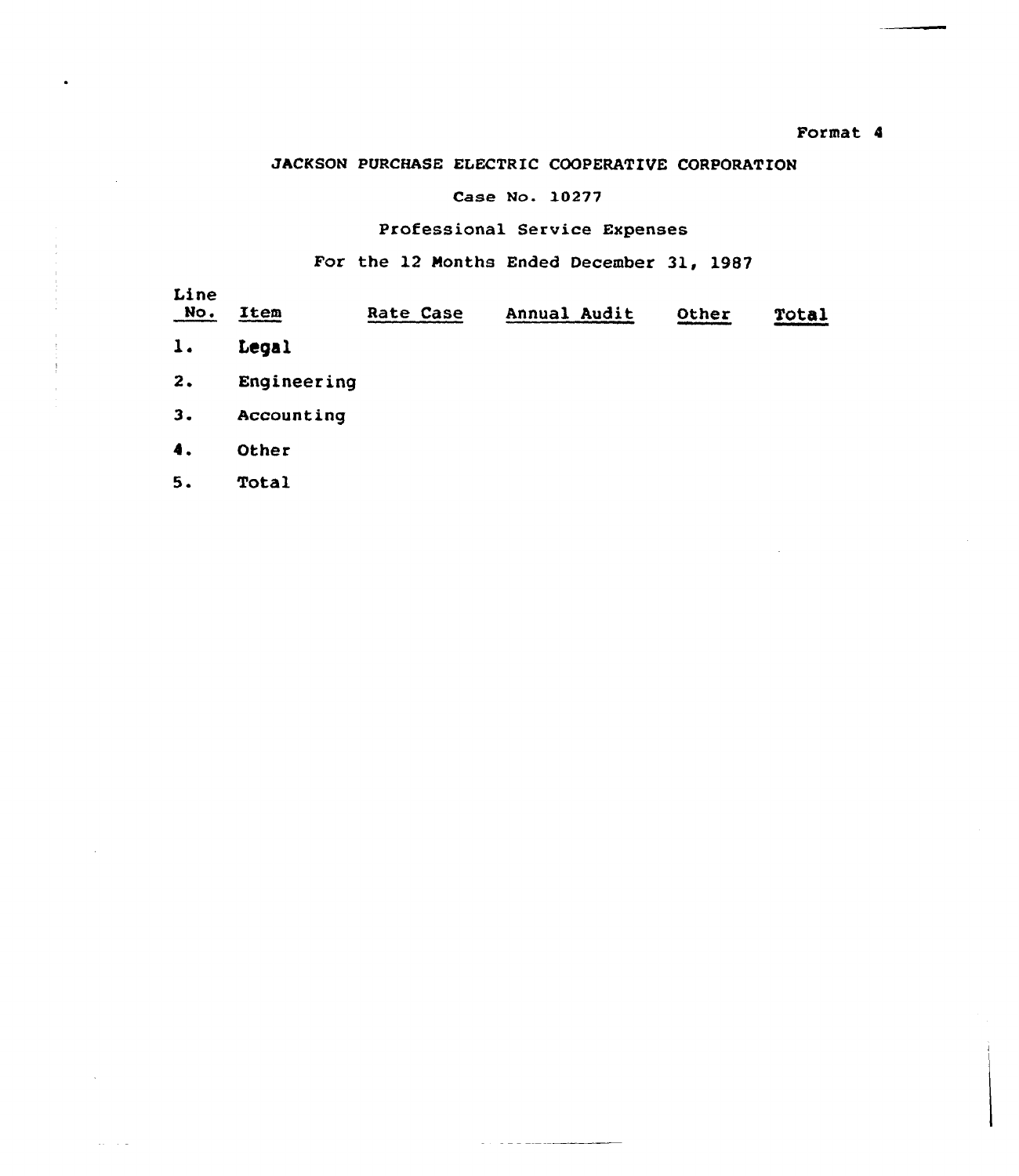| Prior Year<br>Increase<br>Teet Year<br>(Decrease) | Account Title and<br><b>Account Number</b><br><u>Aonth</u><br>1st |                                                                           |                |                                                   |          |  |
|---------------------------------------------------|-------------------------------------------------------------------|---------------------------------------------------------------------------|----------------|---------------------------------------------------|----------|--|
|                                                   |                                                                   |                                                                           |                |                                                   |          |  |
|                                                   | <u>Month</u><br>puz                                               |                                                                           |                |                                                   |          |  |
|                                                   | scd<br>bach                                                       |                                                                           |                |                                                   |          |  |
|                                                   | <u>Abneh</u><br>4th                                               |                                                                           |                |                                                   |          |  |
|                                                   | <u>Honth</u><br>g<br>St                                           |                                                                           |                |                                                   |          |  |
|                                                   | Month<br>q:p                                                      |                                                                           |                |                                                   |          |  |
|                                                   | throm<br>$\mathcal{H}$                                            |                                                                           | Case No. 10277 |                                                   |          |  |
|                                                   | Month<br><b>gth</b>                                               | CORRISON OF TEST TERRA ACCORDED BALAM<br>WITH TROSE OF THE POSCEDIMG YEAR |                | JACKSON PURCHASE ELECTRAC COOPERATIVE CORPORATION |          |  |
|                                                   | <b>Aside</b><br>date                                              | SECTION                                                                   |                |                                                   |          |  |
|                                                   | 10th<br>Month                                                     |                                                                           |                |                                                   |          |  |
|                                                   | <b>Honth</b><br>Honth                                             |                                                                           |                |                                                   | Format 5 |  |
|                                                   | 12th<br>Konth                                                     |                                                                           |                |                                                   |          |  |
|                                                   | <u>Terior</u>                                                     |                                                                           |                |                                                   |          |  |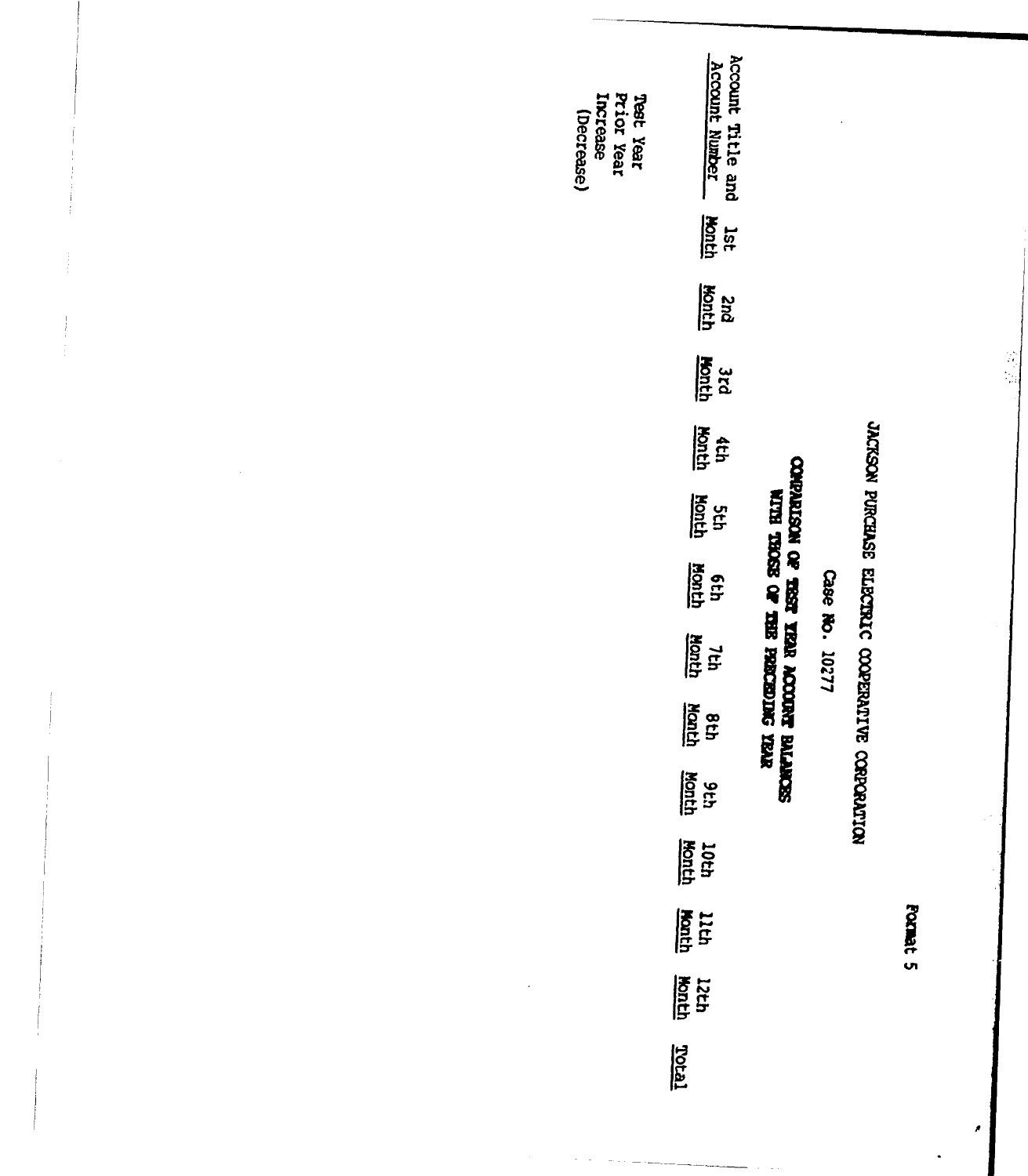**ULLILLY: JACKON PORCIASE RCC**<br>Case **Runber:** 10277<br>Date:

 $\bullet$ 

 $\ddot{\phantom{0}}$ 

## **DATA FRE**<br>BERECIATION GENERALINE CORVE<br>BEA BULLEN! LG3-1

| Test Year Ended<br>December 31, 1987 | Distribution<br>Plant in<br>Sevice<br>(1)<br>(1) | <b>Accumulated Provision</b><br>for Depreciation<br>Distribution<br>$\frac{p_1m_1t}{(2)}$ | <b>Reacre</b><br><b>Reacre</b><br><b>Reacre</b><br><b>G3</b><br><b>Example</b> | Plant to<br>Distribution Plant<br><b>Batio of<br/>Curent Distribution</b><br>Ten Years Prior |
|--------------------------------------|--------------------------------------------------|-------------------------------------------------------------------------------------------|--------------------------------------------------------------------------------|----------------------------------------------------------------------------------------------|
| <b>1986</b>                          |                                                  |                                                                                           | $\ddot{\phantom{0}}$                                                           | <b>1986</b>                                                                                  |
| 1985                                 |                                                  |                                                                                           |                                                                                | 1985                                                                                         |
| 1981                                 |                                                  |                                                                                           |                                                                                | 1867                                                                                         |
| 1983                                 |                                                  |                                                                                           |                                                                                | 1983                                                                                         |
| <b>786T</b>                          |                                                  |                                                                                           |                                                                                | 1987                                                                                         |
| 1861                                 |                                                  |                                                                                           |                                                                                |                                                                                              |
| <b>1980</b>                          |                                                  |                                                                                           |                                                                                |                                                                                              |
| <b>646T</b>                          |                                                  |                                                                                           |                                                                                |                                                                                              |
| <b>1978</b>                          |                                                  |                                                                                           |                                                                                |                                                                                              |

(PSC Data Sheet No. 1)

 $\lambda_{\rm{max}}$ 

 $\bar{\omega}$ 

1977